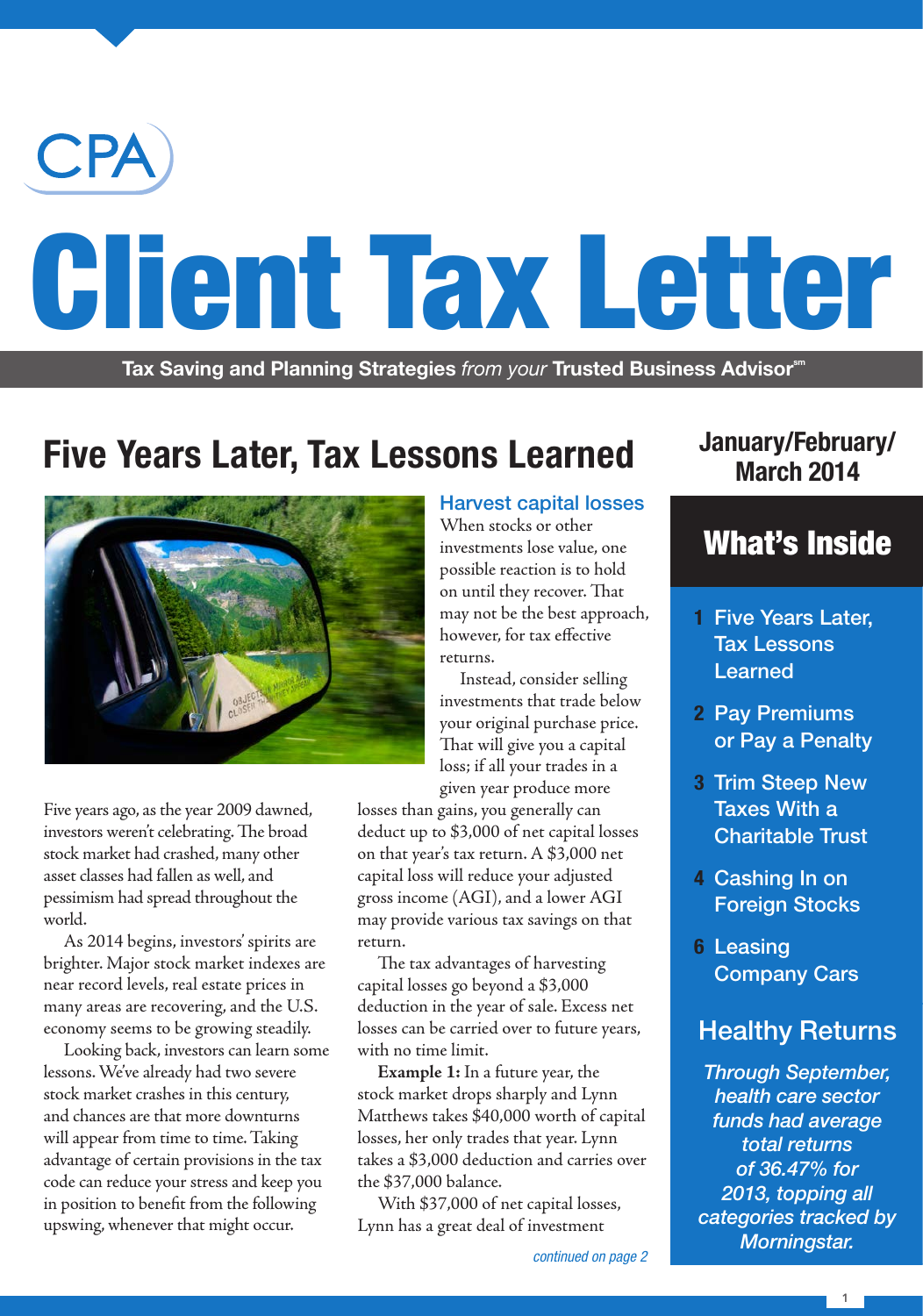#### *continued from page 1*

flexibility. If the stock market recovers, as it has done in the past, Lynn can sell securities when it suits her investment strategy. She won't have to consider the tax consequences of taking profits as long as she has a capital loss carryover to use as an offset.

Recent tax legislation has increased the effective tax rate on capital gains for many high-income taxpayers. Such investors may benefit significantly from having a "bank" of capital losses to net against capital gains.

### Avoid wash sales

If you sell a particular investment at a loss and immediately buy back the same thing, you will have executed what the IRS calls a wash sale. Then you won't be able to count the capital loss on your tax return.

There are several ways to avoid a wash sale. One is to immediately invest in something different from the security you sold. Another is to wait more than 30 days and then execute a buyback. Either way, you can maintain the strategy you believe fits the current environment.

**Example 2:** Suppose that Lynn Matthews took her \$40,000 of losses in tech stocks and tech funds when the market tumbled. Now Lynn thinks the best opportunities lie in health care stocks, so she can reinvest there right away. On the other hand, if Lynn thinks the tech

sector will bounce back, she can buy different tech stocks and funds—or she can wait more than 30 days and repurchase the holdings she sold.

The important thing is that Lynn can invest the way she pleases, as long as she doesn't enter into a wash sale. By staying invested, she will be in a position to use her capital losses in a future market recovery.

### Rebalance regularly

Many financial advisers believe that investors should have a predetermined asset allocation, based largely on their risk tolerance and their time horizon. Periodically, this asset allocation should be reviewed and, if necessary, adjusted back to the desired levels.

With this strategy, investors may be able to buy low and sell high, which can generate favorable longterm results. However, the "sell high" portion of this plan might lead to taxable gains. If an investor has a bank of capital loss carryovers, rebalancing can be less taxing.

**Example 3:** In a previous example, Lynn Matthews takes \$40,000 worth of capital losses during a bear market for stocks. Lynn reinvests her sales proceeds in different stocks and stock funds. Indeed, she notices that her asset allocation to stocks had fallen below her desired level, so she sells bonds and buys stocks. The profitable gains from her bond sales can be offset by the losses on her stock sales.

Going forward, if stocks rally and need to be trimmed in a future rebalancing effort by Lynn, any still unused capital loss carryovers can offset that year's capital gains.

### Invest through employer plans

Many companies offer retirement plans such as  $401(k)s$ . Contributions are untaxed, so the tax bill is deferred until money is withdrawn. In most such plans, contributions are automatically made via monthly paycheck withholding.

While tax deferral is considered a prime benefit of these plans, periodic contributions also play a valuable role. If you contribute a certain amount each month to a designated mutual fund, you will buy more shares when prices are down, fewer shares when prices are up. This tactic is known as dollar cost averaging, and it is a valuable technique for lowering your cost per share and increasing future profits.

Investors who maintained their retirement plan contributions during the 2008–2009 downturn bought more shares of stock funds during that time, so they gained more in the subsequent market rally. Persistent contributions to employer retirement plans can boost your long-term accumulation and do so with the added benefit of tax deferral.  $\blacksquare$ 

## **Pay Premiums or Pay a Penalty**

As of 2014, most Americans must have health insurance. If you don't, you may have to make what the law calls a "shared responsibility payment." Such payments will be made to the IRS, so they will look and feel like additional taxes on uncovered individuals.

Should you be concerned? That depends on many factors.

### Multiple exemptions

The new law contains several exemptions. Those exempted include members of Indian tribes and members of religious groups recognized by the federal government as being opposed to government insurance benefits and receive an exemption certification.

### **Did You Know?**

**Form 2003 to 2013, average annual premiums for employer-sponsored** From 2003 to 2013, average annual family health insurance rose from \$9,068 to \$16,351. During those years, the average worker contribution rose from \$2,412 to \$4,565.

*Source:* Kaiser Family Foundation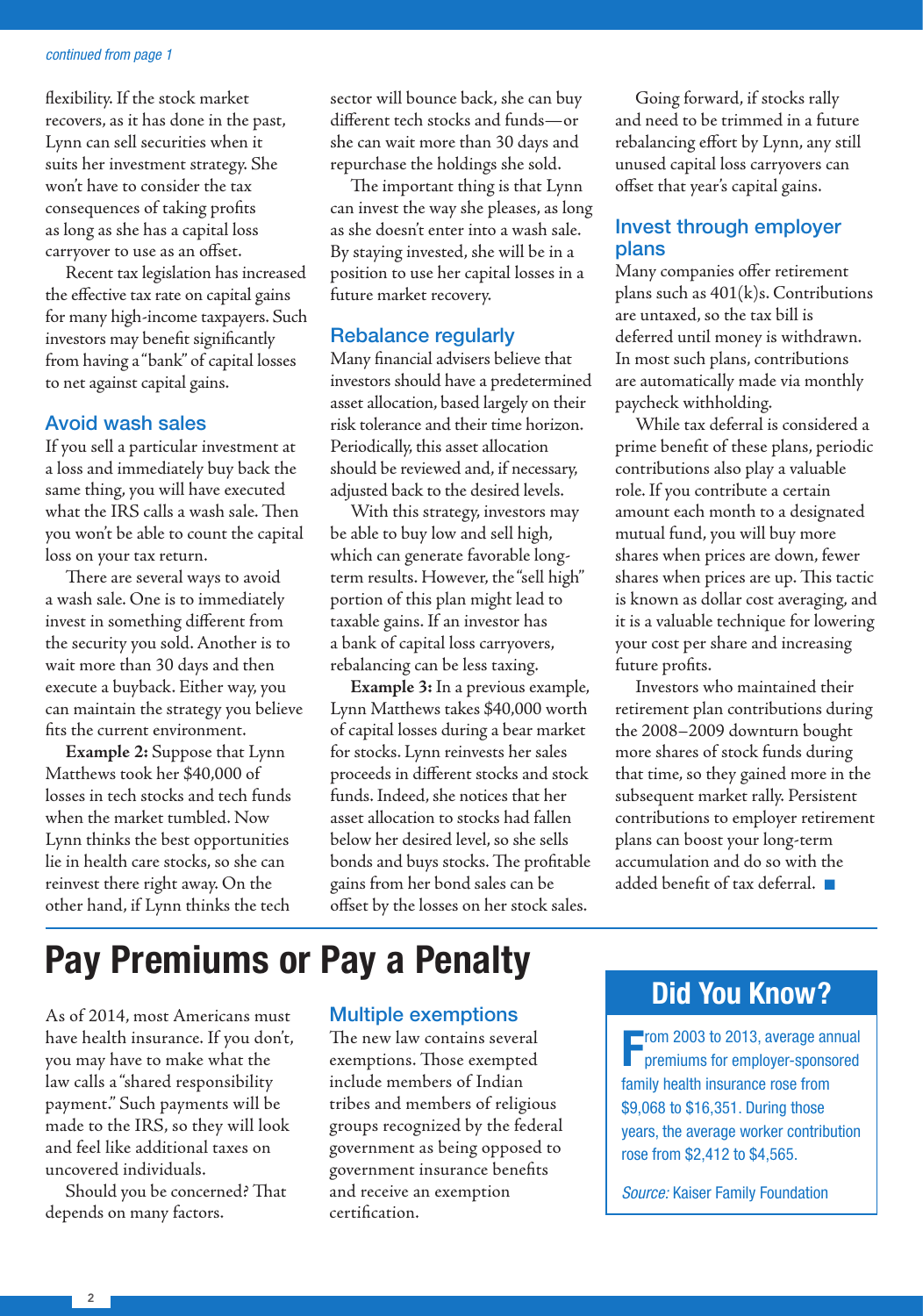The exemptions likely to affect most people are income-based. For example, people with income so low that they don't have to file an income tax return are not required to have health insurance. The same is true for people who can't afford coverage; those who would have to pay more than approximately 8% of their household income for the least expensive available policy are exempt.

**Example 1:** Bob and Carol Anderson have household income of \$50,000 in 2014. To obtain acceptable health insurance, the Andersons would have to pay \$400 a month, or \$4,800 a year. That would be 9.6% of their income, so the Andersons are exempt from the health insurance mandate.

Unless you qualify for these or other exemptions (one is for people in jail, for instance), you must have health insurance, and all of your dependents also must have coverage.

### Qualifying coverage

The good news is that you probably have qualifying coverage already. Medicare and Medicaid qualify; so do most employer sponsored health plans, including retiree health benefits and COBRA coverage for people who leave employer plans. Individual and family coverage also qualifies, if you purchase a policy that's offered to the public.

You should be aware that large companies (those with at least 50 full-time employees or full-time employee equivalents) are required to offer health insurance that covers employees' dependents under age 26, but not employees' spouses. An uncovered spouse may owe a penalty.

**Example 2:** Dan and Ellie Franklin both work at companies with health plans. Dan's employer offers family coverage, so Dan can buy health insurance for himself and for the couple's children. However, Dan's employer structures its group health plan so that it will not cover spouses who can obtain employer sponsored health insurance. Thus, Dan's family health plan excludes Ellie.

In this situation, Ellie must carry her own health insurance. She can enroll in her company plan or, if that plan is unappealing, she can buy coverage from a health insurer. If Ellie does not comply, and she does not qualify for any exemption, she'll owe a penalty.

### Paying the price

Individuals who are covered by the health insurance mandate will owe a penalty if they don't follow the rules. The penalty appears to be modest.

**Example 3:** Carrie Nelson, age 27, is a freelance Web designer in good health. She has been covered by her father's group health insurance, but that's no longer the case. After investigating her options, Carrie finds that she would pay at least \$2,500 a year for acceptable health insurance.

If Carrie, who typically sees a doctor once every year for a checkup, goes without health insurance, she'll owe a fine of \$95 or 1% of her taxable income, whichever is greater. Carrie believes her taxable income in 2014

will be around \$35,000, so she would owe a \$350 penalty.

Paying a \$350 penalty rather than \$2,500 for unwanted health insurance seems like a rational choice, especially considering that the Affordable Care Act says Carrie can't be turned down for health insurance in the future, even if she develops a medical condition. That will still be the case in 2016, when the penalty will reach 2.5% of taxable income or \$695 per person, whichever is greater.

### Look before leaping

Nevertheless, forgoing health insurance might not be a wise choice, even for a healthy person with a modest income. Healthy individuals can sprain an ankle in karate class or get an eye abrasion that leads to a trip to the emergency room. That could mean a bill that runs into thousands of dollars, far more than the savings from going without health insurance.

Moreover, it might not be so simple to get health insurance if and when a medical condition appears. Once the initial enrollment period ends on March 31, 2014, you will be able to purchase a qualified health insurance policy only during each year's enrollment window, from October 15 to December 7 which may mean waiting uncovered in the interim.

The bottom line is that coverage versus no coverage might not be a simple decision. If you (or your adult children) are thinking about skipping health insurance and paying the fine, you should do so only after carefully weighing all the consequences.  $\blacksquare$ 

# **Trim Steep Taxes With a Charitable Trust**

High-income taxpayers face escalated effective tax rates as a result of recent tax law changes (see the *CPA Client Tax Letter* for April/May/June 2013). Moreover,

the higher rates are not limited to athletes, entertainers, and corporate CEOs who regularly collect substantial paychecks and bonuses. Taxpayers who

ordinarily are in moderate tax brackets may trigger the new premium rates, surtaxes, and deduction phaseouts in any year when they sell a business, sell

*continued on page 4*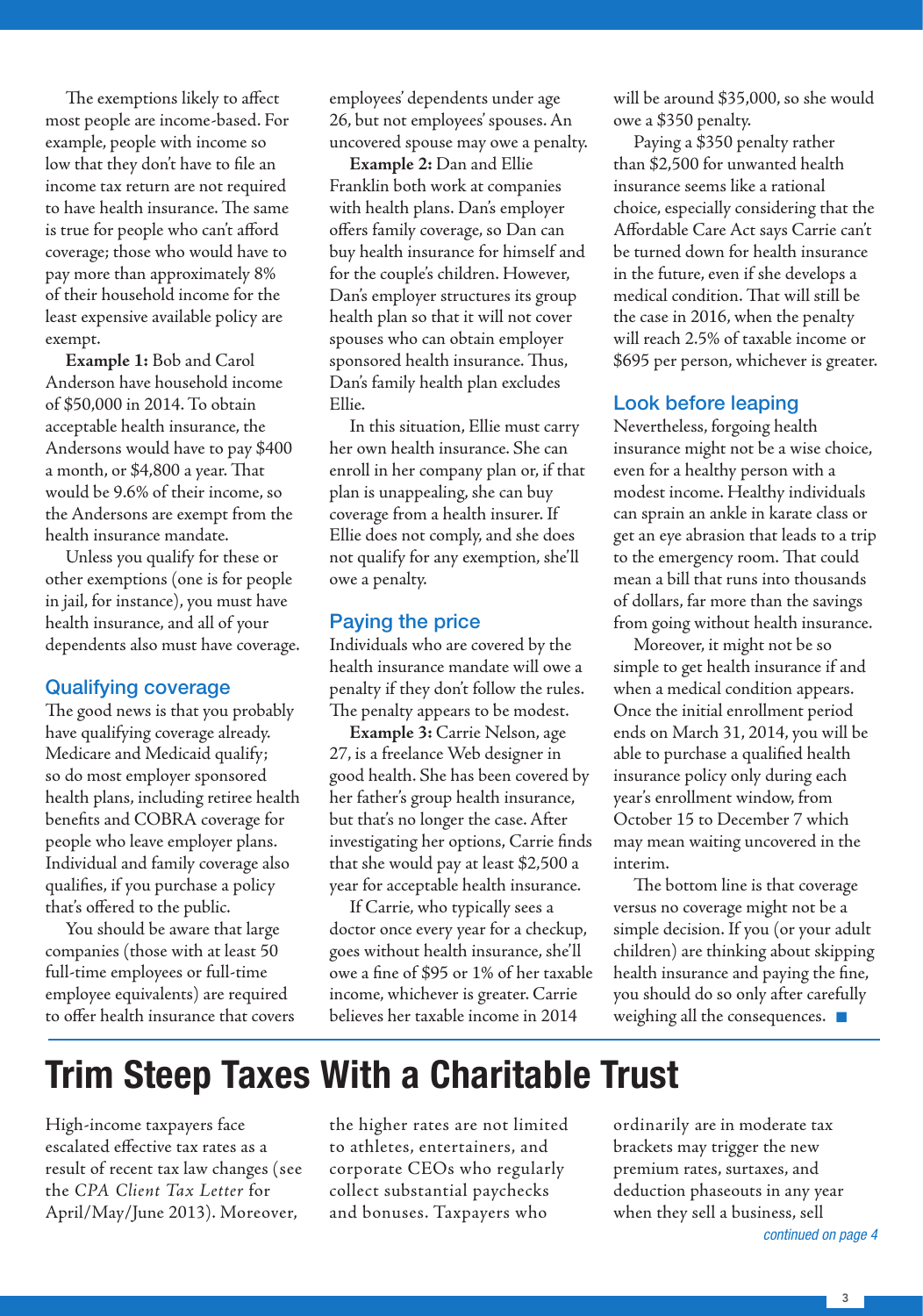#### *continued from page 3*

investment property, or take portfolio profits.

One strategy can defer these extraordinary gains for years or even decades. This tactic allows you to spread the gains over many years, so you may be able to keep your annual income down and, thus, avoid the extra taxes aimed at the top earners. If you might face such a situation in the future, consider setting up a charitable remainder trust (CRT) for the asset sales.

### Convert gains into income

With a CRT, you transfer assets you own into an irrevocable trust. Often, you'd transfer appreciated assets that you plan to sell. For a CRT, you name an income beneficiary or beneficiaries, who will receive cash flow for a specified time period. The beneficiaries could be yourself and your spouse, for example. You also name one or more charities to receive the remainder interest in the trust—the assets left in the CRT after the income payout period.

**Example 1:** Matt Reese is about to sell investment property he has owned for many years. He expects to sell the property for \$1 million and owe around \$350,000 in various federal and state taxes, leaving him \$650,000 to invest in securities for his retirement.

Instead, Matt transfers the property to a CRT he has created, and the CRT sells the property for \$1 million. As a charitable trust, the CRT will owe no tax on the sale. Thus, the CRT has the full \$1 million to reinvest in securities.

### The 5% Solutions

When creating the CRT, Matt names himself and his wife, Janice, as income beneficiaries; he instructs the attorney drawing up the trust to have the CRT pay out income as long as either of them is alive. Matt can choose between two modes of payments:

- Matt can select an *annuity trust*, which will pay out a fixed amount each year. That amount must be at least 5% of the initial trust fund. If Matt sets up the CRT with \$1 million of real estate, the trust can pay out at least \$50,000 a year to Matt and Janice or to the surviving spouse. When they both die, the assets still in the trust will pass to charities Matt has named.
- Alternatively, Matt can structure his CRT as a *unitrust*, which will pay out a fixed percentage of the net fair market value of the trust's assets, valued annually, each year. Again, the minimum is 5%.

**Example 2:** Suppose Matt decides on a unitrust with a 6% payout rate. The first year, Matt and Janice will receive \$60,000: 6% of \$1 million. In future years, the CRT payout will be more or less than \$60,000, depending on whether the trust's assets have appreciated or lost value. Thus, the unitrust structure offers the potential for more income, over time, but also the risk of reduced income if the CRT value falls.

### Deducting the donation

Besides future cash flow, the creator of a CRT also will receive an upfront tax deduction. The deduction will be the present value of the remainder interest in the

trust donated to charity after all the payouts to the income beneficiaries. This calculation is based on several factors, including the ages of the income beneficiaries and the CRT payout rate.

Under federal law, for a CRT to be treated as a charitable trust, the value of the expected donation must be at least 10%. If Matt Reese funds a CRT with a \$1 million asset transfer, his deduction (the present value of the remainder interest in the trust) must be \$100,000. This provision effectively caps a CRT's income payout—Matt might be able to stipulate a 6% or 7% unitrust lifelong payout for himself and Janet but not a 12% lifelong payout, if the larger payout leads to a projected remainder interest under \$100,000.

### Tax relief

If Matt and Janice Reese receive \$50,000 a year from their CRT, that's the amount of income they will report. Such a relatively modest payout may keep this couple below the annual thresholds for higher taxes, whereas selling the investment property for \$1 million in their own names might trigger a much more painful tax bite on the sale.

How will the CRT payout be taxed? That depends on how the money is invested inside the trust. If the trustee buys corporate bonds, for example, the taxable interest income will pass through to the trustee, taxed at high rates. On the other hand, if the trustee invests in growth stocks that generate no income for the trust, the taxable payout will retain the favorable capital gains tax treatment of the investment property sale.  $\blacksquare$ 

# **Cashing In on Foreign Stocks**

Many investors who seek income are turning to dividend paying stocks. While bank accounts and

money market funds pay meager amounts, the dividend yield on the S&P 500 is around 1.9%. That's the average yield, so many established companies are paying 3%, 4%, or even more to shareholders.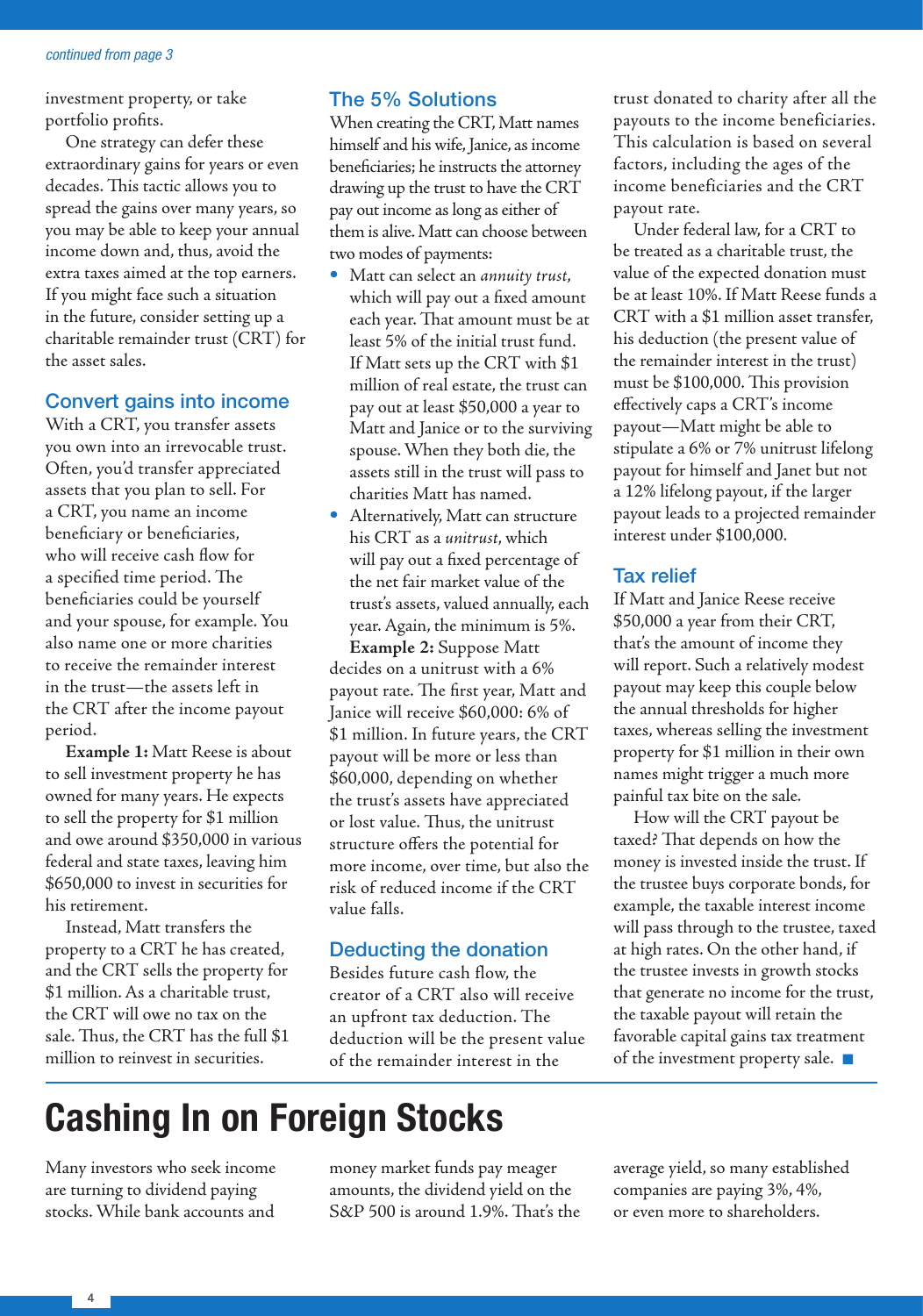Moreover, stock market investors have the potential for future growth and, as explained later in this article, typically receive favorable tax treatment on dividend income.

If the idea of investing in dividend paying stocks appeals to you, consider allocating a portion of your portfolio to foreign stocks that make such payouts to shareholders. The benchmark Morgan Stanley Capital International (MSCI) EAFE Index, which tracks the performance of large companies based in Europe, Australasia, and the Far East, has a dividend yield of about 2.75%, as of this writing. Thus, foreign stocks not only can diversify your portfolio, they may offer dividends higher than the yields on U.S. issues.

U.S. investors who want to invest in foreign stocks have several options. You can invest in American Depositary Receipts (ADRs), for example. ADRs, which represent ownership of equity shares in a foreign company, trade on U.S. exchanges or over-the-counter, so you can buy or sell them as you would with domestic stocks. Rather than buying individual foreign issues, you can invest in a fund holding foreign stocks. Choices include familiar mutual funds; closed-end funds, which trade on a stock exchange between investors; and exchangetraded funds (ETFs), which track a specific stock index.

### Tax traps

Selected carefully, dividend paying foreign stocks and funds that hold such issues may play a valuable role in a diversified portfolio. However, you should be aware of two tax issues these investments may raise.

**Dividends may not qualify for low tax rates.** As explained in the April/May/June 2013 *CPA Client Tax Letter*, qualified dividends enjoy favorable tax rates. Most investors pay 15% tax on such

dividends, whereas high and low bracket investors pay 20% and 0%, respectively. On dividends that are not qualified, though, investors pay tax at higher rates, ranging from 10% to 39.6%.

Typically, dividends from ADRs qualify for the low tax rates. Similarly, dividends from companies based in countries that have specific types of tax treaties with the U.S. also can qualify. Not all foreign stock dividends are from such countries, though. If you invest in a fund that receives nonqualified dividends from the stocks it owns, some of your dividend income may be taxed at high, ordinary tax rates, rather than the lower rate on qualified dividends.

**Foreign tax withholding can reduce your yield.** When foreign companies pay dividends to investors from other countries, some money may be withheld to cover the income tax obligation to the host country. The amount of withholding varies from country to country, depending on factors such as local law, tax treaties with the United States, and whether the stock is held in an IRA.

**Example**: Luke Miller invests in ADR shares that pay a dividend equivalent to \$1,000 in U.S. dollars in 2014. The company represented by the ADR is based in a country that requires 15% withholding on dividends paid to U.S. investors. Thus, Luke receives \$850 in dividend income in 2014 from that ADR, after \$150 of withholding. If the posted yield on that stock is 5%, Luke actually receives the equivalent of a 4.25% dividend.

Foreign stock funds also withhold dividends in this manner. If your foreign stock or fund dividend income is subject to withholding, you may be able to get some IRS relief. One approach is to deduct the amount withheld (and thus paid to a foreign government) as an itemized deduction

### **Trusted Advice**

### *Credit Check*

- A tax credit reduces your tax obligation, dollar for dollar, while a tax deduction reduces your income subject to tax. Thus, a tax credit is more valuable.
- You can claim the foreign tax credit even if you do not itemize deductions on Schedule A of your tax return. You are allowed to take the standard deduction in addition to this tax credit, if this tactic provides more tax savings.
- If you take the foreign tax credit and the foreign taxes you pay exceed the credit you're allowed, you may be able to carry forward or carry back the excess amount to another tax year.

on Schedule A of your tax return. You can include such foreign taxes along with other deductible tax payments.

However, you'll receive only partial tax relief from an itemized deduction. If Luke is in a 28% tax bracket, for instance, a \$150 deduction for foreign taxes paid saves him only \$42 in tax: 28% of \$150. Also, high-income taxpayers might lose some tax benefits under a new law that devalues some itemized deductions.

### Taking credit

Instead of deducting the foreign tax you've paid, you may prefer to claim a credit for those taxes. (See the "Credit Check" Trusted Advice column for more information.) Generally, for foreign tax paid up to \$300 (\$600 for married couples filing a joint tax return), you can claim the credit on your Form 1040 tax return. Luke Miller, for example, could use the

*continued on page 6*